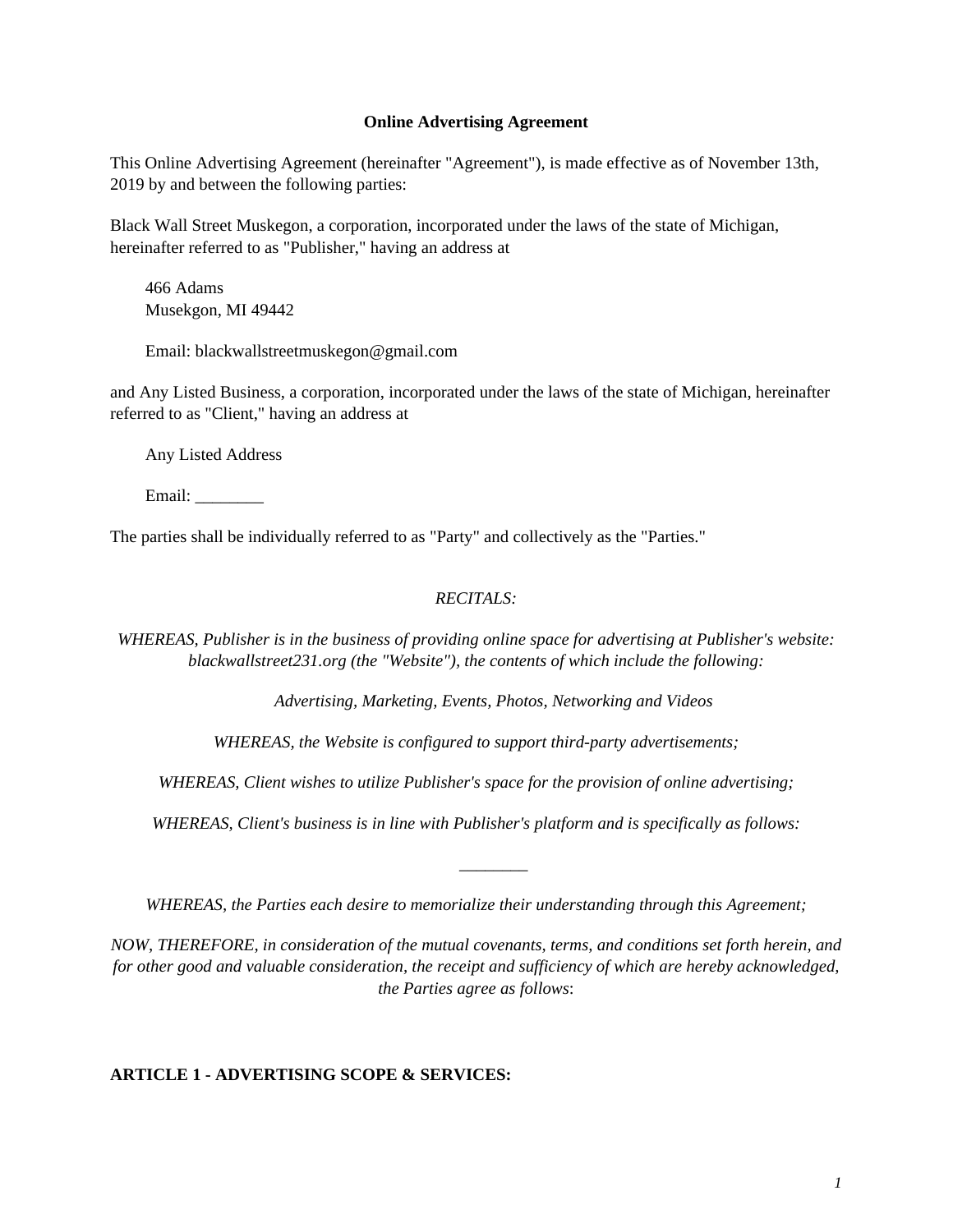Publisher agrees to publish the advertisements listed below, in Table A, (the "Advertisements"), on the Website, for the period of time and payment terms described herein. Should Client wish to remove the Advertisements from the Website prior to their natural expiration as listed in Table A, Client may request Publisher to do so in writing, but no refunds are made for early withdrawal of any Advertisements.

Table A:

| <b>Type of</b><br><b>Advertisement</b>                                                    | <b>Description</b>                                                                                                                                                                                                                                                                                                                            | <b>Run Dates</b>                                                                                                                     | Price                                                                                                             |
|-------------------------------------------------------------------------------------------|-----------------------------------------------------------------------------------------------------------------------------------------------------------------------------------------------------------------------------------------------------------------------------------------------------------------------------------------------|--------------------------------------------------------------------------------------------------------------------------------------|-------------------------------------------------------------------------------------------------------------------|
| $Ex: 1$ . Click-<br>through<br>advertising;<br>2. Banner Ad;<br>3. Video<br>Advertisment. | Ex: 1. Click through of the words<br>"running gear" to client website, at<br>runninggearandfunthings.com;<br>2. Client trademark banner ad<br>which links through to other client<br>website, cheaprunninggear.com;<br>3. Video to be provided by client, to<br>be a short thirty-second clip of a<br>marathon runner wearing client<br>gear. | Ex: 1. Jan 1<br>- Feb 15,<br>2020;<br>2. June 10,<br>$2019 - June$<br>10, 2020;<br>3.<br>September<br>29 -<br>September<br>30, 2020. | Ex: 1. $$15$ per<br>ad event<br>listing;<br>price is<br>subject to<br>change based<br><sub>on</sub><br>membership |

### **ARTICLE 2 - PAYMENT TERMS:**

Client shall be responsible for full payment of the Advertisements as listed on Table A. All fees are due and payable prior to the run date of the advertisement. Specifically, fees are due as follows:

Ex: At least five days prior to the scheduled start of the advertisement. Fees can be made through Paypal or Cash app only.

Late payments are subject to the following amount: \$0 (zero US dollar).

For any fees left unpaid five (5) days past their due date, Publisher reserves the right to suspend all Advertisements on the Website, without refund to Client. Publisher may choose to additionally terminate this Agreement, at Publisher's sole and exclusive discretion.

## **ARTICLE 3 - CLIENT DELIVERY & RESPONSIBILITIES:**

DELIVERY: Client shall be responsible for delivering all advertising content (the "Content") to the following email address: blackwallstreetmuskegon@gmail.com (the "Contact Point").

Content shall be delivered to Publisher no later than the following amount of time prior to the scheduled start of the Advertisement, as listed in Table A (the "Cutoff Date"): 10 days. If Client does not deliver the Content by the Cutoff Date, Publisher shall not be liable or responsible for any delayed start of the Advertisement. In such a case, Publisher and Client may confer in writing, for which email will suffice,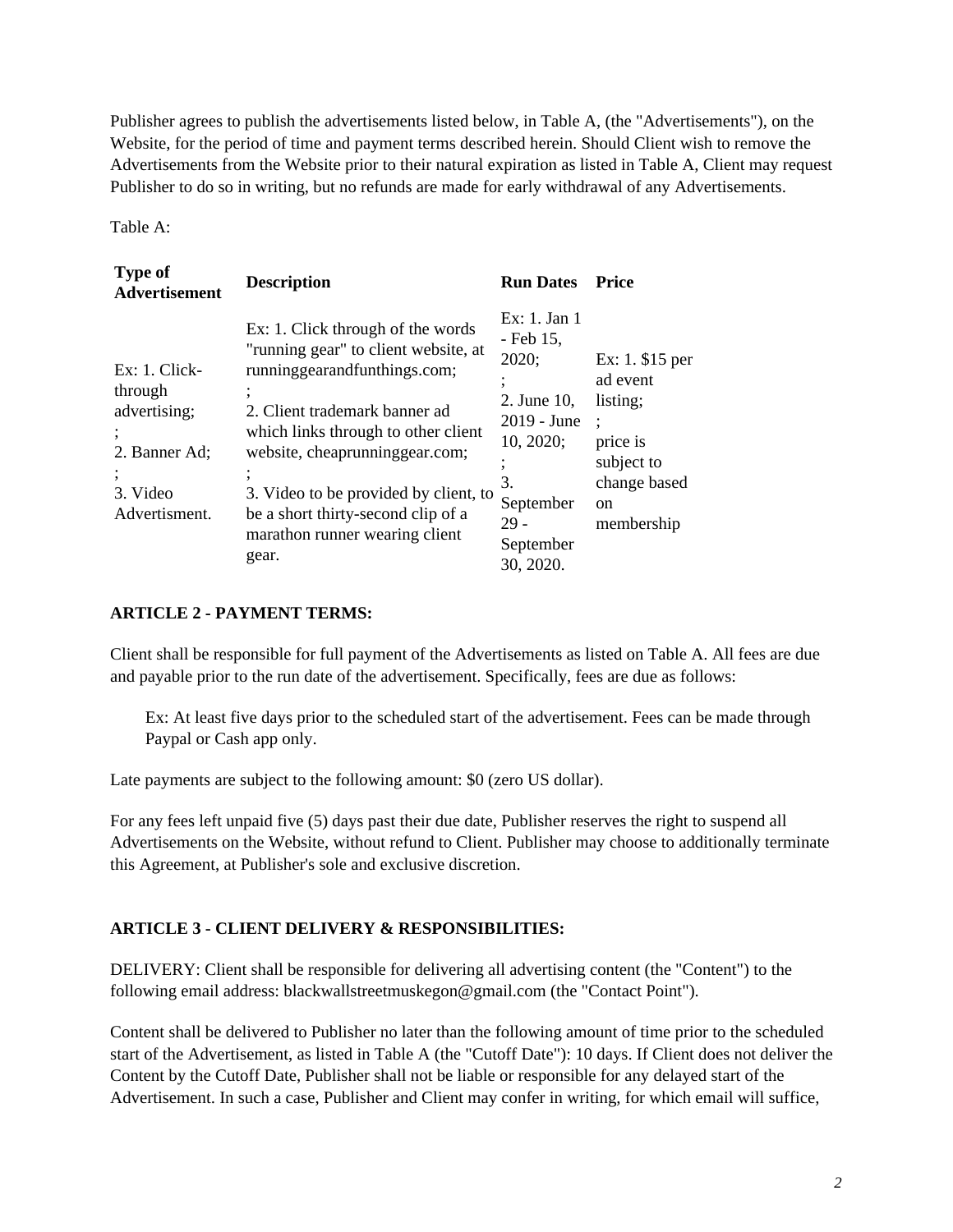for the discussion of new run dates for the Advertisement. However, Publisher may decide, in Publisher's sole and exclusive discretion to limit the scheduled run time of the Advertisement due to late delivery of Content.

CONTENT REQUIREMENTS: Client shall be solely responsible for providing the Content in the formats required by Publisher. Advertisements produced under this Agreement will conform to Publisher's existing editorial voice and style. Publisher must individually approve all Content for Advertisements and is not bound to approve any individual piece of Content. Publisher is not liable for any Advertisement or portion of any Advertisement which may not conform to the required criteria.

ERRORS: Errors and omissions in Content are the sole and exclusive responsibility of the Client. Client shall immediately notify Publisher of any error or omission and Publisher will act with reasonable speed to correct such error or omission.

Publisher may reject, remove, or modify any Advertisement in Publisher's sole and exclusive discretion and is under no obligation to approve any Content submitted.

# **ARTICLE 4 - MODIFICATION AND CANCELATION REQUESTS:**

Client may request modification of the Content in writing to Publisher. Publisher is not obligated to modify any Content or Advertisement, but requests to do so will not be unreasonably denied.

Client may request cancelation of an existing Advertisement in writing to Publisher. Such request must be received prior to the commencement of any work being completed by Publisher on the Advertisement to be considered. For any request for cancelation made after Publisher has begun work on the Advertisement, Client will not be entitled to a refund of any monies paid for that Advertisement.

# **ARTICLE 5 - INTELLECTUAL PROPERTY:**

Client represents to Publisher and unconditionally guarantees that all Content delivered by Client to Publisher for the Advertisements is the sole and exclusive intellectual property of Client, there are no encumbrances on the Content, and that Client has the right to license the Content for Publisher's use. Client hereby represents and warrants that the Content will not violate the intellectual property rights of any third party.

Client also represents and unconditionally guarantees that all Content is not defamatory, discriminatory, violent, or obscene, does not constitute false advertising, solicit unlawful behavior, or violate any applicable laws, rules, or regulations and that all Client has the unencumbered to right to sell the products or services as listed in the Advertisements.

Should any Content be (1) adjudicated to be infringing, defamatory, discriminatory, violent, obscene, false advertising, or any other violation of applicable law, rules, or regulations by a competent court of law or judiciary authority, including a neutral mediator or arbitrator; or (2) questioned as infringing by a or letter or notice from a purported rightsholder, Client will specifically indemnify and hold Publisher, including all of Publisher's employees, contractors, agents, and assigns, harmless from all legal claims and demands,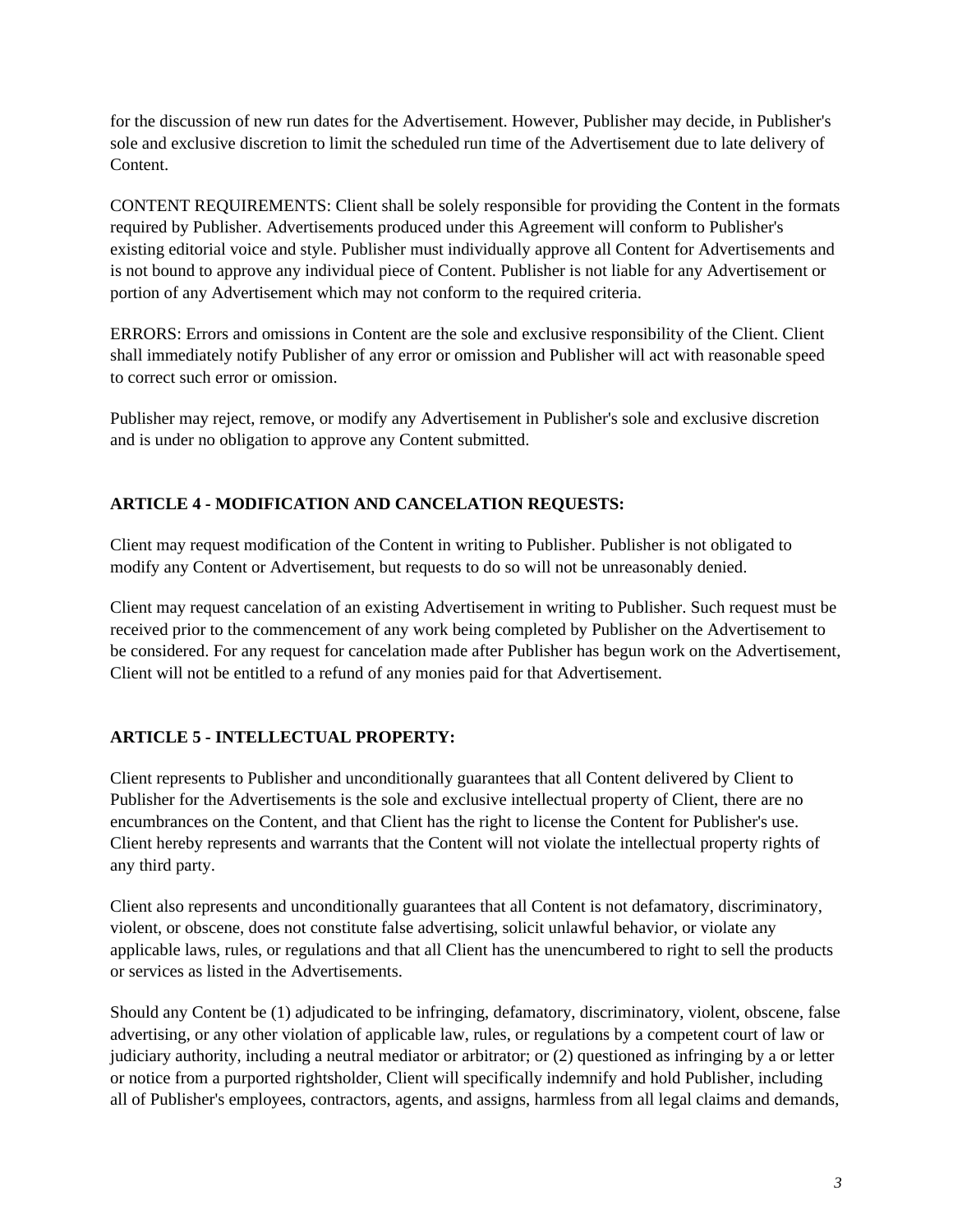including attorney's fees, which may arise from or relate to any infringement claim by any third party. Such indemnification includes the cost responding to any such rightsholder and all costs involved in removing the Advertisements. Client agrees such indemnification shall specifically include the payment of Publisher's actual attorney's fees in defending any such action. Client agrees that the Publisher shall be able to select its own legal counsel and may participate in its own defense, if Publisher wishes.

LICENSE: Client hereby grants to Publisher a limited, non-exclusive, non-transferable, non-assignable, royalty-free license to use any Content for the limited purposes of producing and running the Advertisements.

The license granted through this Agreement will automatically terminate at the termination of this Agreement.

# **ARTICLE 6 - TERM & TERMINATION:**

The Agreement is effective as of the Effective Date and terminates at the occurrence of the following event:

Ex: The completion of all of the advertisements

The Parties may each terminate this Agreement for material breach of any of its terms, immediately and without notice. Such material breach includes, but is not limited to, Client's failure to pay fees due.

This Agreement will also immediately terminate, without notice, upon the liquidation, dissolution or discontinuance of the business of the Publisher in any manner, the filing of any petition by or against the Publisher or Client under federal or state bankruptcy or insolvency laws, if any Party is convicted of any crime or offense, fails or refuses to comply with the written policies or reasonable directives of the other Party, or is guilty of serious misconduct in connection with its performance under this Agreement.

Client may terminate this Agreement at any time, for any reason, but all fees owed will be pro-rated based on Publisher's completed work up to the point of cancelation. Publisher is the sole and exclusive Party responsible for determining such work and pro-rated amount, but Client may request a record of work if desired. Termination notice must be received in writing by Publisher but no specific advance notice is required.

Publisher may terminate this Agreement at any time, for any reason, by providing written notice to Client. No specific advance notice is required. If Publisher terminates this Agreement during a period where Advertisements are currently running, Publisher agrees to continue running such Advertisements until the agreed-up end date, unless material breach was cause for the termination. In that case, Publisher is under no obligation to continue running any Advertisements for Client.

Upon termination for any reason, Publisher shall return to all Content to Client.

# **ARTICLE 7 - CONFIDENTIALITY:**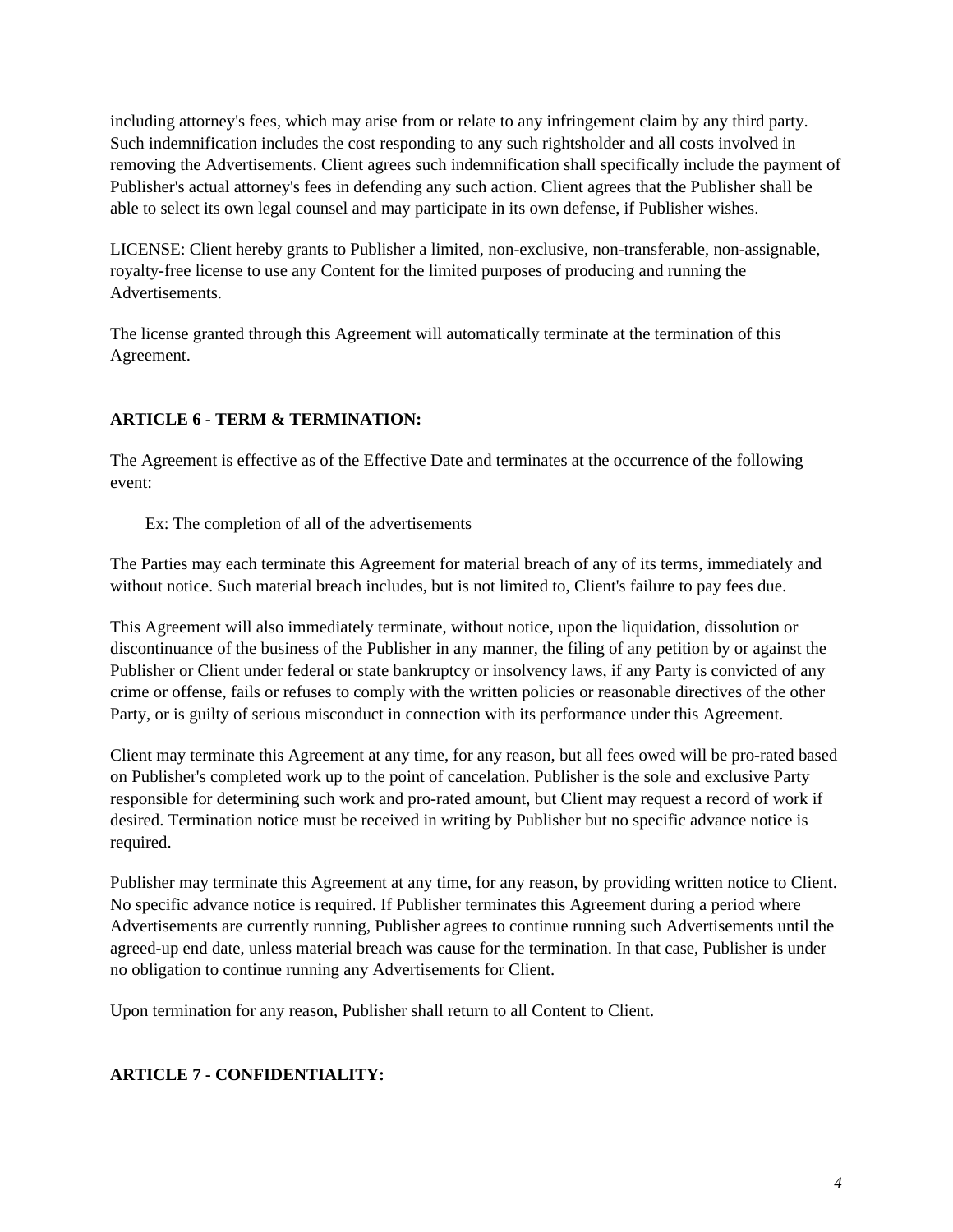Each Party agrees, during the Term and for a period of 2 years thereafter, to hold in strictest confidence and not to use, except for the benefit of the Parties or as required by law, or to disclose to any person, firm, or corporation without the prior written authorization of the other Party, any Confidential Information. "Confidential Information" means any of the Parties' proprietary information, technical data, trade secrets, or know-how, including, but not limited to, reports, research, product plans, products, services, customer lists, markets, software, developments, inventions, processes, formulas, technology, designs, drawings, engineering, hardware configuration information, marketing, finances, or other business information disclosed to one Party by the other Party, either directly or indirectly. Each Party may use the Confidential Information to the extent necessary for negotiations, discussions, and consultations with the other Party's personnel or authorized representatives or for any other purpose each Party may hereafter authorize in writing. At the request of either Party or at the termination of this Agreement, the other Party must promptly return all copies of Confidential Information received from such Party, and must promptly destroy all other Confidential Information prepared by it in connection with this Agreement, including, without limitation, any notes, reports, or other documents.

### **ARTICLE 8 - INDEMNITY:**

Client shall indemnify and hold harmless Publisher and its officers, members, managers, employees, agents, contractors, sublicensees, affiliates, subsidiaries, successors, and assigns from and against any and all damages, liabilities, costs, expenses, claims, and/or judgments, including, without limitation, reasonable attorneys' fees and disbursements (collectively, the "Claims") that Client may suffer from or incur and that arise or result primarily from (i) any gross negligence or willful misconduct of the Client arising from or connected with the Client's carrying out of its duties under this Agreement, or (ii) the Client's breach of any of its obligations, agreements, or duties under this Agreement.

### **ARTICLE 9 - LIMITATION OF LIABILITY:**

The Parties acknowledge and agree that the following provisions are material conditions of this Agreement and reflect a fair allocation of risk between the parties:

Publisher makes no express or implied warranty or representation to Client that operation of the Website will be uninterrupted, have full functionality at all times, or be error-free. Publisher will not be liable for consequences resulting from any interruption of service, malfunction, or error.

Except as expressly provided for in this Agreement, Publisher makes no warranty, express or implied, and disclaims all implied warranties of merchantability, title, accuracy, integration, and fitness for a particular purpose with respect to the Website.

Except for the indemnification provision listed above, in no event shall either party be liable under this agreement to the other Party for any incidental, consequential, indirect, statutory, special, exemplary or punitive damages, including, but not limited to, lost profits, loss of use, loss of time, inconvenience, lost business opportunities, damage to good will or reputation, and costs of cover, regardless of whether such liability is based on breach of contract, tort, strict liability or otherwise, and even if advised of the possibility of such damages.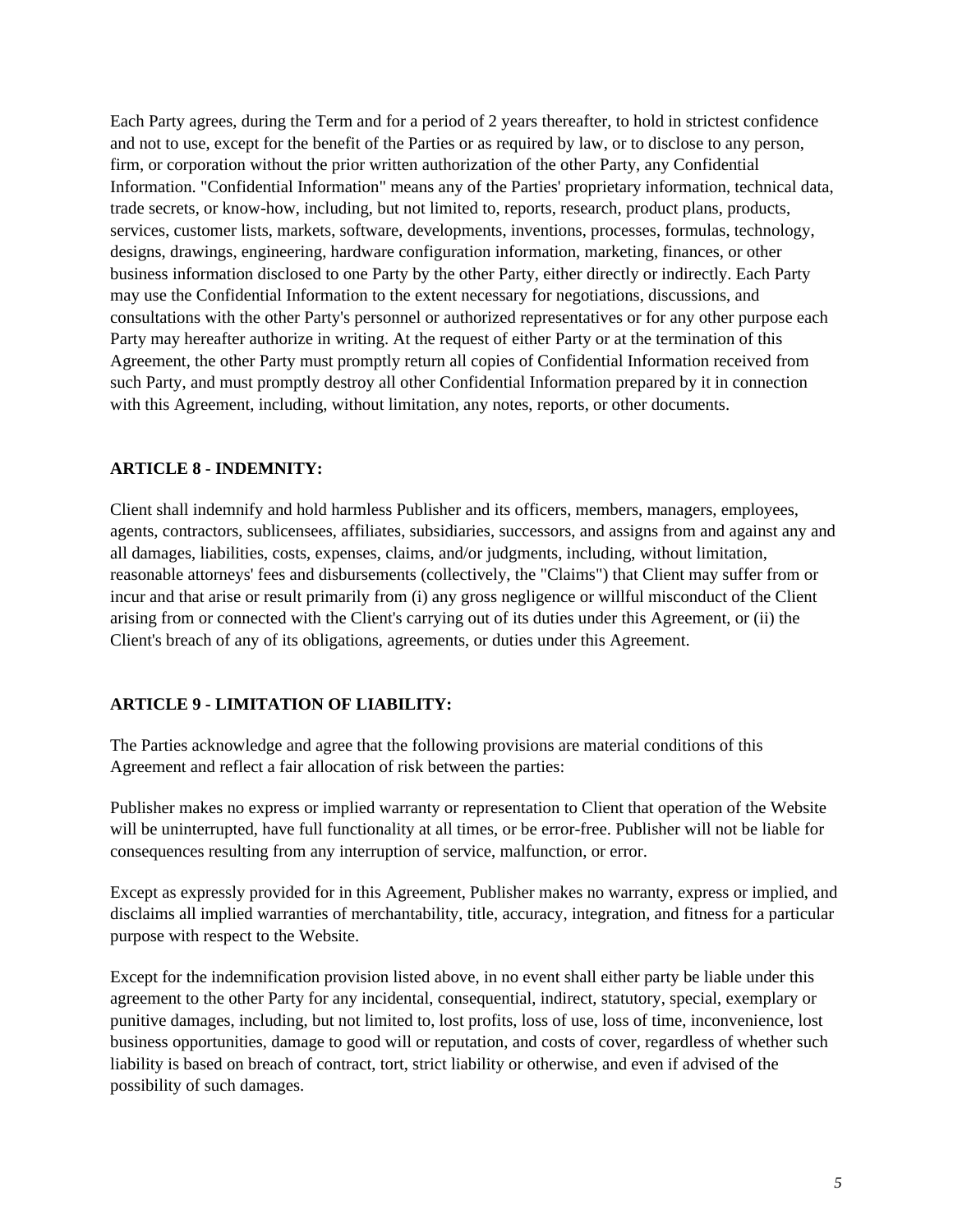Each party's aggregate liability for any claims relating to this agreement will be limited to an amount equal to the sum of the amounts paid by Client to Publisher hereunder.

Any claims made pursuant to this section must be made within one year of the incident to which they relate or forever be barred.

### **Article 10 - GENERAL PROVISIONS:**

a) GOVERNING LAW: This Agreement shall be governed in all respects by the laws of Michigan and any applicable federal law. Both Parties consent to jurisdiction under the state and federal courts within Michigan. The Parties agree that this choice of law, venue, and jurisdiction provision is not permissive, but rather mandatory in nature. The venue for any disputes permitted under this Agreement is the following county: Muskegon.

b) LANGUAGE: All communications made or notices given pursuant to this Agreement shall be in the English language.

c) ASSIGNMENT: This Agreement, or the rights granted hereunder, may not be assigned, sold, leased or otherwise transferred in whole or part by either Party.

d) AMENDMENTS: This Agreement may only be amended in writing signed by both Parties.

e) NO WAIVER: None of the terms of this Agreement shall be deemed to have been waived by any act or acquiescence of either Party. Only an additional written agreement can constitute waiver of any of the terms of this Agreement between the Parties. No waiver of any term or provision of this Agreement shall constitute a waiver of any other term or provision or of the same provision on a future date. Failure of either Party to enforce any term of this Agreement shall not constitute waiver of such term or any other term.

f) SEVERABILITY: If any provision or term of this Agreement is held to be unenforceable, then this Agreement will be deemed amended to the extent necessary to render the otherwise unenforceable provision, and the rest of the Agreement, valid and enforceable. If a court declines to amend this Agreement as provided herein, the invalidity or unenforceability of any provision of this Agreement shall not affect the validity or enforceability of the remaining terms and provisions, which shall be enforced as if the offending term or provision had not been included in this Agreement.

g) ENTIRE AGREEMENT: This Agreement constitutes the entire agreement between the Parties and supersedes any prior or contemporaneous understandings, whether written or oral.

h) HEADINGS: Headings to this Agreement are for convenience only and shall not be construed to limit or otherwise affect the terms of this Agreement.

i) COUNTERPARTS: This Agreement may be executed in counterparts, all of which shall constitute a single agreement. If the dates set forth at the end of this document are different, this Agreement is to be considered effective as of the date that both Parties have signed the agreement, which may be the later date.